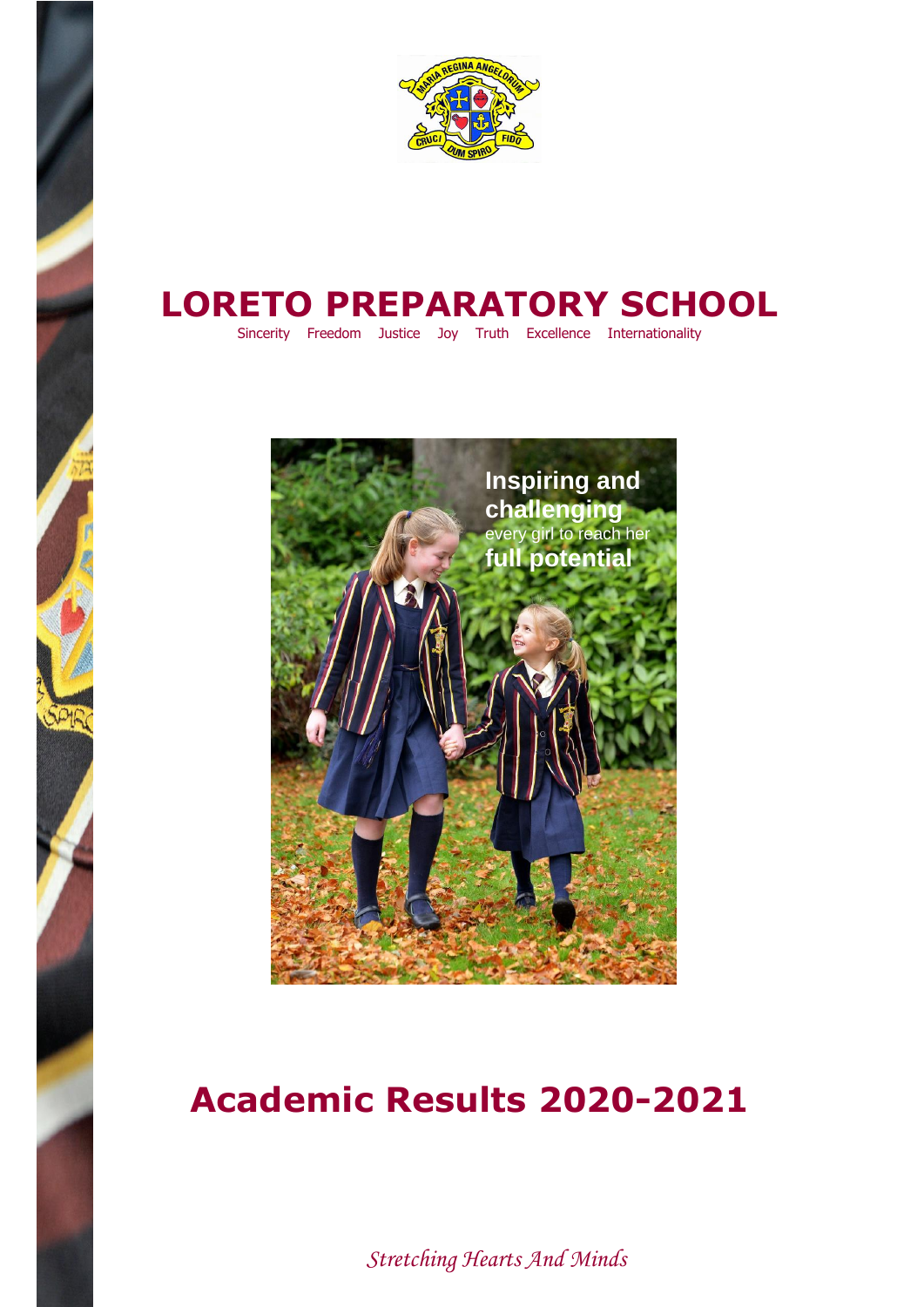

This year our Prep 7 (Year 6) girls have been an exceptional cohort in so many ways. They have achieved much both individually and collectively in a year that has presented unprecedented challenges for all.

For some, their journey started in Ducklings (Nursery) eight years ago, others have come more recently, adapting quickly to the pace and expectations we have for them.

Academically they have excelled in some of the most demanding examinations for senior school entry in the country, maintaining the high standard which has built the Loreto reputation far and wide. We are delighted that Loreto Preparatory School continues to prepare children for a wide variety of schools. There are so many good schools locally, both state and independent.

As can be seen from the chart below, in September 2021 they will start at a wide variety of schools across this area and further afield.

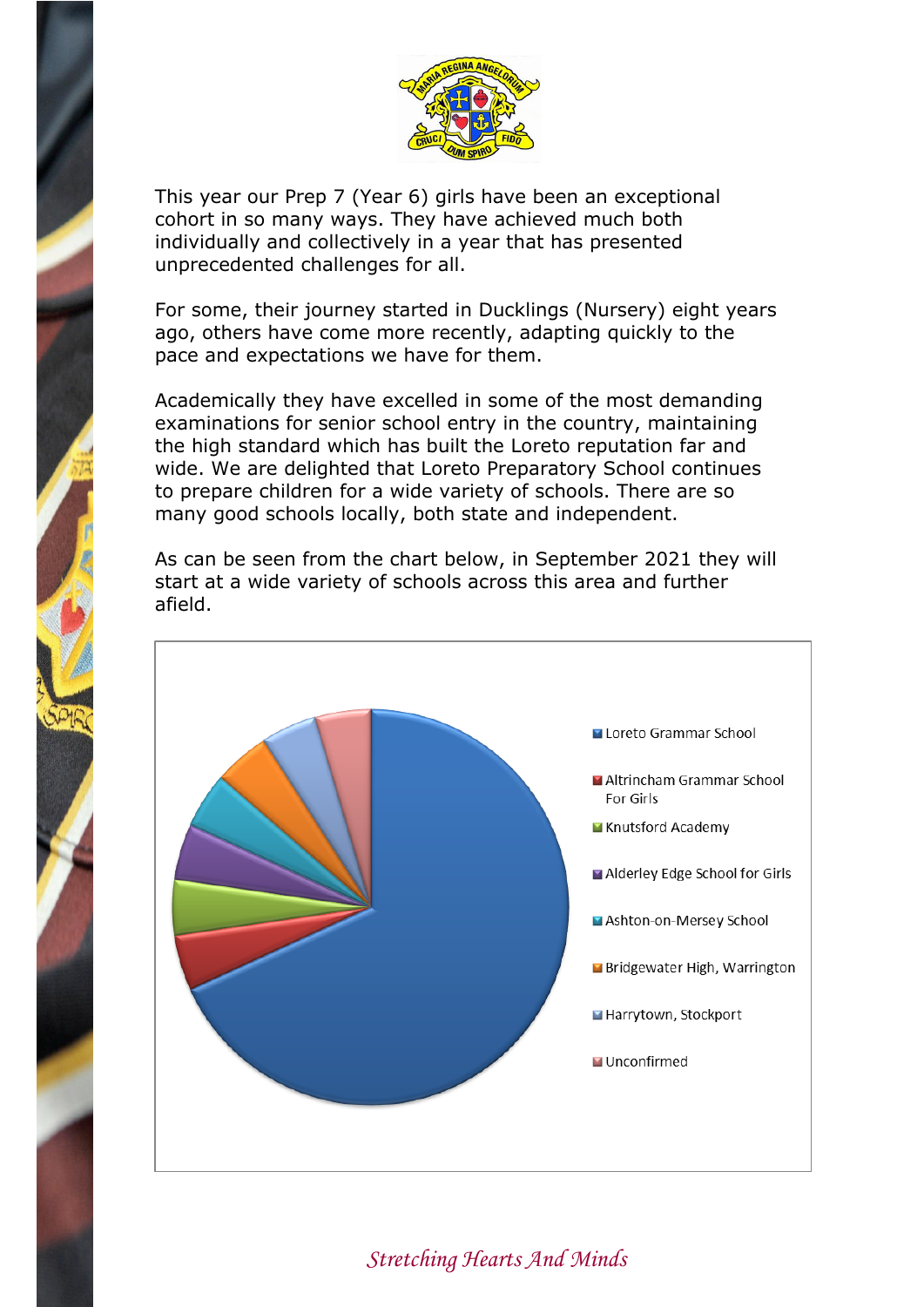

We are proud of each and every one of them, since we believe that they have given of their best throughout and that they are going on to schools where they will continue to be happy and to thrive.

It is a key strength of Loreto Preparatory School that we continue to prepare children so well for such a wide range of schools, because every child is different and they will be happiest and most successful when matched with a school that suits their personality, strengths and interests.

Loreto Preparatory School pupils are highly sought after by local schools because their qualities as young people and learners are well known. They continue to achieve in the local state Grammar School Examinations where competition is particularly high and reliant on catchment criteria and academic performance.



## Grammar School Places

Pass rates for each school are highly impressive. We cannot guarantee that every girl will pass the entrance exam to every school, but we will do our best for them, while also guiding our parents on all the choices available to them.

That the pupils have achieved these results alongside so many other enriching activities in sport, music, drama, outdoor education, scientific and language study, art, leadership roles and much besides, says much about their determination to do their very best in all that they do.